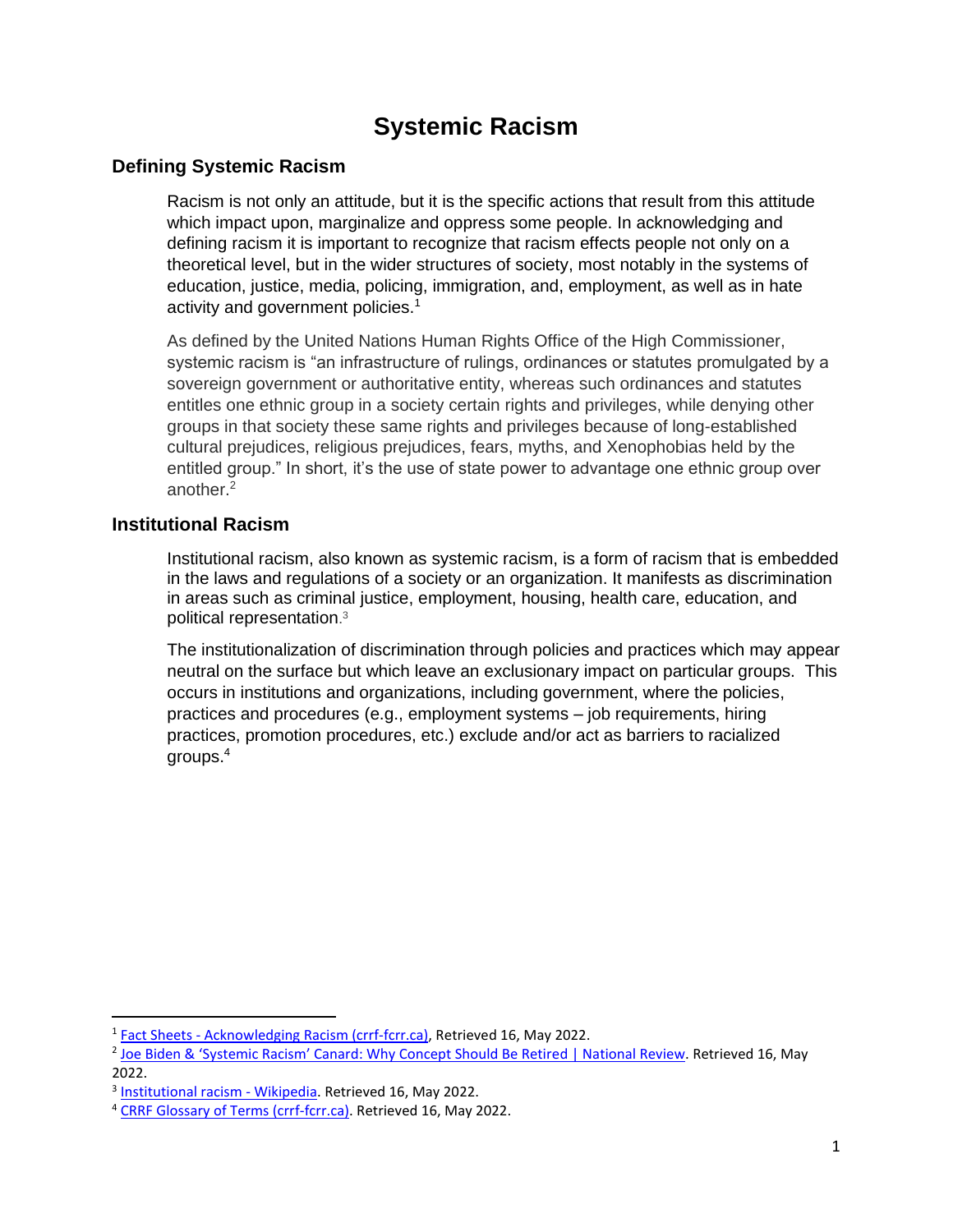

Source: [Intersectionality.png \(728×704\) \(ubc.ca\)](https://vpfinance-dev.sites.olt.ubc.ca/files/2021/03/Intersectionality.png)

The University of British Columbia suggests **ways to fight systemic racism**:

**1. Reflect** - Accepting that racism lives within our society is an important first step. Reflect on the ways systemic racism and your position has impacted you and your perspectives. The experiences of marginalized groups can also vary, so don't forget to apply an [intersectional](https://vpfo.ubc.ca/2021/03/intersectionality-what-is-it-and-why-it-matters/)  [lens](https://vpfo.ubc.ca/2021/03/intersectionality-what-is-it-and-why-it-matters/) when you consider the ways different groups face oppression. You may feel uncomfortable, but this sets a solid foundation for you to explore the complexities of racial discrimination, challenge your notions of race and culture, and see anti-racism in new ways.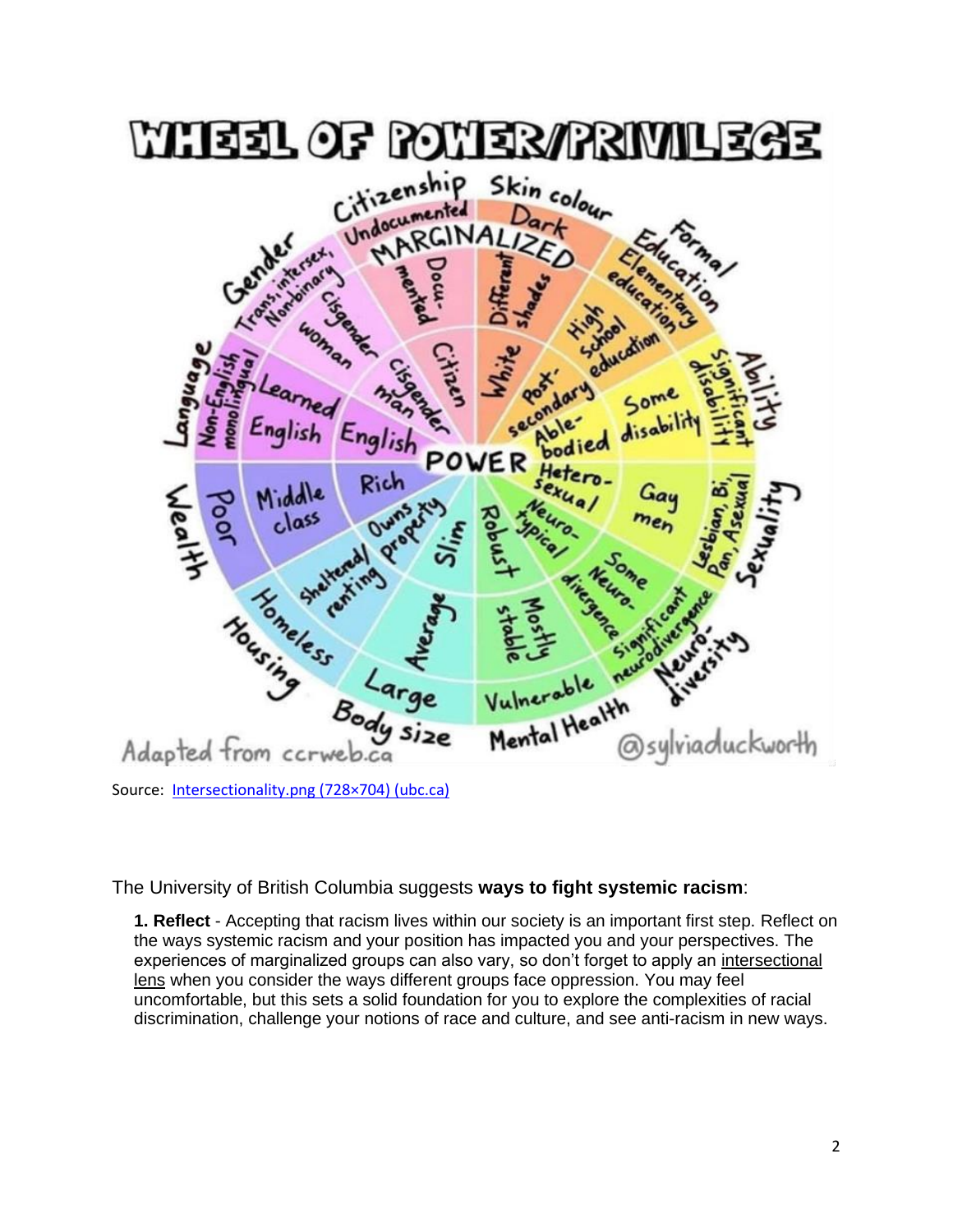**2. Educate -** In order to move forward, it is essential to confront our past with racism and oppression as a country. Having knowledge and understanding in Canada's history with racism provide us with the necessary foundation to the fight against injustice.

As you learn more about Canada's history with racism, ask yourself the following questions: How have the laws changed? Is the targeted group still experiencing the effects of this event today? Were you familiar with this historical event? If not, what is the significance of you not knowing about this event?

**3. Speak up -** Challenge yourself and your communities by bringing conversations into your spaces. Regardless of our intersectional identities, talking about racism is no easy task, but your ability to have more meaningful and productive conversations will grow as you practice more.<sup>5</sup>

The National Network to End Domestic Violence suggests **eight ways to fight racism** in your community:

## **1. Learn to recognize and understand your own privilege.**

Learn to recognize and understand your own privilege. Racial privilege plays out across social, political, economic, and cultural environments. Checking your privilege and using your privilege to dismantle systemic racism are two ways to begin this complex process.

However, race is only one aspect of privilege. Religion, gender, sexuality, ability-status, socio-economic status, language, and citizenship status can all affect your level of privilege. Using the privileges that you have to collectively empower others requires first being aware of those privileges and acknowledging their implications.

### **2. Examine your own biases and consider where they may have originated.**

What messages did you receive as a kid about people who are different from you? What was the racial and/or ethnic make-up of your neighborhood, school, or religious community? Why do you think that was the case? These experiences produce and reinforce bias, stereotypes, and prejudice, which can lead to discrimination. Examining our own biases can help us work to ensure equality for all.

# **3. Validate the experiences and feelings of people of color.**

Another way to address bias and recognize privilege is to support the experiences of other people and engage in tough conversations about race and injustice. We cannot be afraid to discuss oppression and discrimination for fear of "getting it wrong." Take action by learning about the ways that racism continues to affect our society. The best way to understand racial injustice is by listening to people of color.

<sup>&</sup>lt;sup>5</sup> Systemic [racism: What it looks like in Canada and how to fight it? | VPFO | UBC.](https://vpfo.ubc.ca/2021/03/systemic-racism-what-it-looks-like-in-canada-and-how-to-fight-it/) Retrieved 16, May 2022.